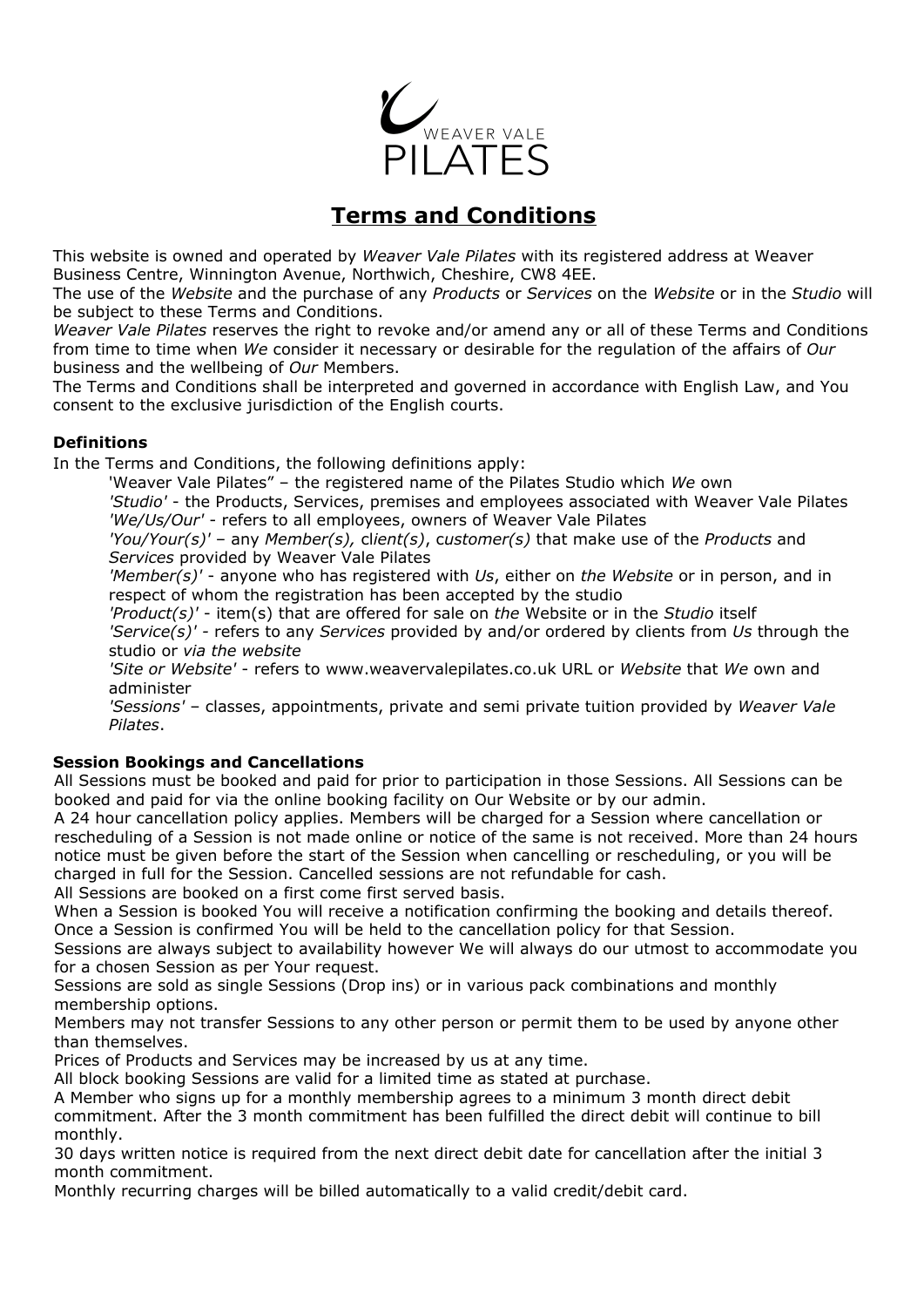# **Personal Belongings**

You agree that Weaver Vale Pilates is in no way responsible for the safekeeping of your personal belongings while you are present at Our Studio. You assume all risk of loss or damage to any of Your personal belongings in the Studio or at other locations where services may be performed.

# **Membership**

When a person has completed the Registration Form he/she will become a Member of the Studio. Any guests brought to the Studio by a Member must ensure that he/she has registered online or completed a registration form at the Studio before the commencement of any Session.

Acceptance of a person as a Member is at the absolute discretion of Weaver Vale Pilates.

Children under the age of 16 years may only become Members of the Studio and attend Sessions with the consent of their parent/guardian and must be accompanied by an adult.

Weaver Vale Pilates reserves the right to refuse entry or expel from the Studio, suspend for a specific period, or refuse to renew the membership of any Member whose conduct is or may, in Our reasonable opinion, be injurious to the character of the Studio or which amounts to a breach of the Terms and Conditions or where such expulsion is otherwise in the interests of the other Members of the Studio. Any Member so expelled will forthwith cease to be a Member of the Studio and will not be entitled to any refund for any period during which his membership is suspended.

## **Payment Terms**

Details of Session prices, promotional offers and gift certificate prices are available either at www.weavervalepilates.co.uk or directly from Our Studio.

A Member may not attend any Session at the Studio without first booking and paying for the Session. If no payment is received the Member may not partake in the Session.

Members must keep an active credit or debit card on their online booking profile so that any late cancellations, other purchases and monthly direct debits can be recouped.

Payments for Sessions and gift certificates in any amount are non-refundable unless otherwise stated in the Terms and Conditions.

Missed Sessions are not refundable for cash but can be made up if sufficient notice was given and/or the particular session has no expiry or specified time frame within which it needs to be completed.

#### **Limitation Of Liability**

Our Studio reserves the right to make alterations to the Sessions, instructors and/or equipment, provided to Members, without notice and at Our absolute discretion.

We will not be liable for any loss caused by such alterations except insofar as such loss is by law incapable of exclusion.

It is the Member's responsibility to ensure that he/she is capable of undergoing a routine of exercises provided by any programme which he/she follows or Session which he/she attends.

Members accept the risk of injury from performing exercises and are advised to consult their doctor prior to commencement of any Session or programme.

Weaver Vale Pilates accepts no liability for loss or damage to property of Members or for injury to Members (or yourself) on our Studio premises or outside the Studio except insofar as such loss, damage or injury is by law incapable of exclusion.

#### **Health and Fitness**

Members are advised not to undertake strenuous physical activities without first seeking medical advice if they have concerns over their physical condition.

All Members must report any injuries before the Session starts.

The Studio reserves the right to refuse access to any Member if, at Our absolute discretion, it considers that the health of the individual concerned may be endangered by the use of such facilities.

Members with low/high blood pressure and/or cardiac irregularities should consult his/her doctor before participating in any Session.

Members must notify the Studio of any circumstances affecting their health which may be exacerbated through continued use of the Studio.

Members are required to follow the instructions of the instructor/teacher at all times.

#### **Studio Opening Times**

Details of Session times at the Studio may vary from time to time. Session times will be published by the Studio and will be available either at the Studio or at www.weavervalepilates.co.uk